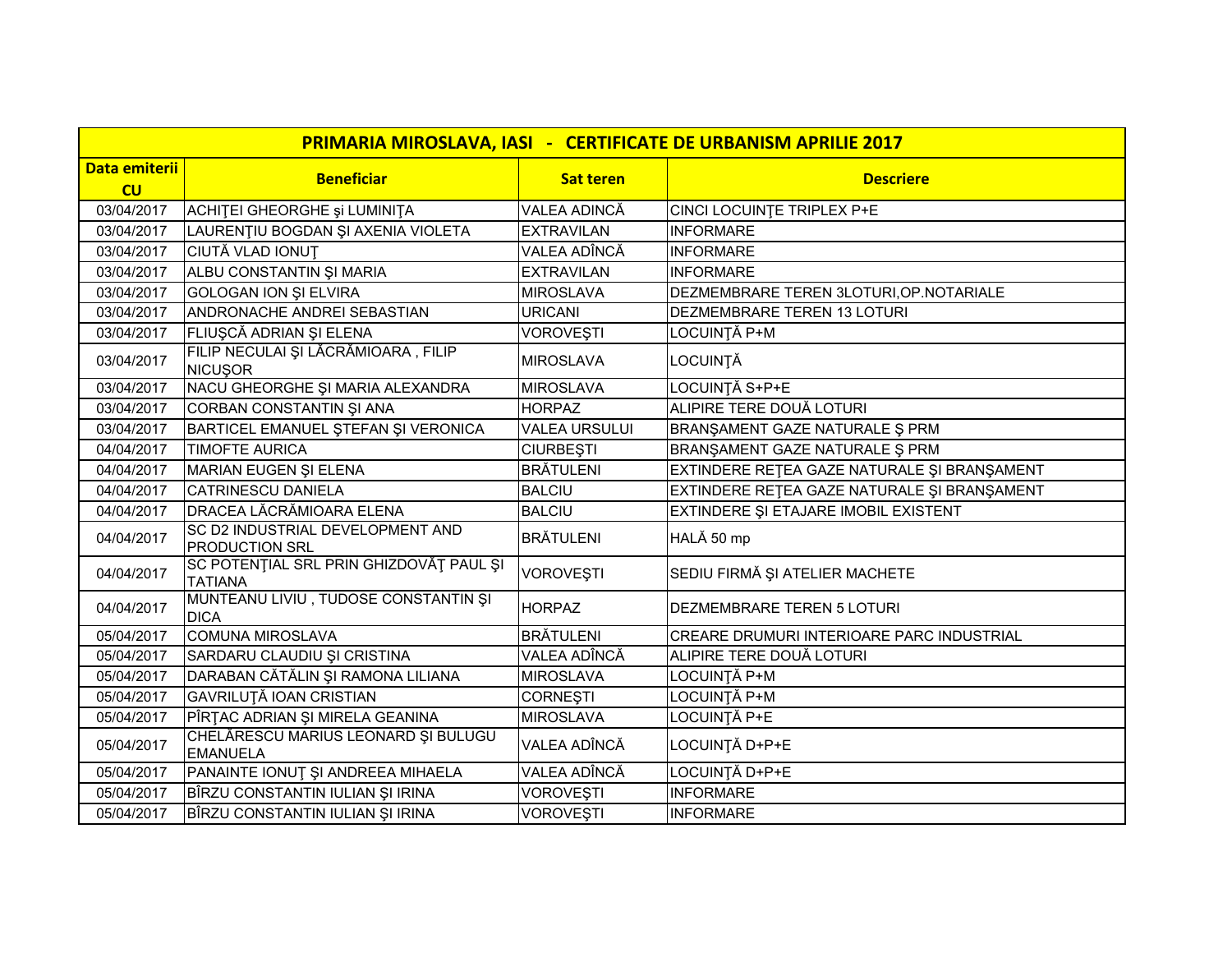| 05/04/2017 | NASTASĂ VASILE ȘI MARIANA                         | VALEA ADÎNCĂ         | BRANŞAMENT CANALIZARE                                                    |
|------------|---------------------------------------------------|----------------------|--------------------------------------------------------------------------|
| 05/04/2017 | FERENCIUC CORNELIU ȘI NICOLETA                    | <b>URICANI</b>       | EXTINDERE CONDUCTĂ, BRANȘAMENTE GAZE NATURALE                            |
| 05/04/2017 | POPOVICI ROBERT ANDREI                            | <b>HORPAZ</b>        | GARAJ+MAGAZIE                                                            |
| 05/04/2017 | SC MIROSLAVA INDUSTRIAL PARC SRL                  | <b>BRÄTULENI</b>     | DEZMEMBRARE TEREN 3LOTURI, OP. NOTARIALE                                 |
| 05/04/2017 | BEJINARIU IONUȚ ȘI MONICA                         | <b>EXTRAVILAN</b>    | ANEXĂ A EXPLOATAȚIEI AGRICOLE                                            |
| 05/04/2017 | ZENICA LAURENȚIU ȘI PETRONELA CRISTINA            | <b>VALEA URSULUI</b> | LOCUINȚĂ P                                                               |
| 05/04/2017 | <b>SC EXPERT MOLDOVA TRADING SRL</b>              | <b>MIROSLAVA</b>     | DEMOLARE C2,C3                                                           |
| 06/04/2017 | <b>COMUNA MIROSLAVA</b>                           | <b>GÄURENI</b>       | DEMOLARE ȘCOALA GĂURENI                                                  |
| 06/04/2017 | ONISORU MUGUREL NARCIS                            | VALEA ADÎNCĂ         | LOCUINȚĂ DUPLEX P+M                                                      |
| 06/04/2017 | <b>ONISORU MUGUREL NARCIS</b>                     | VALEA ADÎNCĂ         | LOCUINȚĂ DUPLEX P+M                                                      |
| 06/04/2017 | <b>ONISORU MUGUREL NARCIS</b>                     | VALEA ADÎNCĂ         | LOCUINȚĂ DUPLEX P+M                                                      |
| 06/04/2017 | ONISORU MUGUREL NARCIS                            | VALEA ADÎNCĂ         | LOCUINȚĂ DUPLEX P+M                                                      |
| 06/04/2017 | ONISORU MUGUREL NARCIS                            | VALEA ADÎNCĂ         | LOCUINTĂ DUPLEX P+M                                                      |
| 06/04/2017 | ROTARU MIHAI SI ELENA                             | VALEA ADÎNCĂ         | DOUĂ LOCUINȚE TRIPLEX P+E                                                |
| 06/04/2017 | ONISORU MUGUREL NARCIS                            | VALEA ADÎNCĂ         | LOCUINȚĂ TRIPLEX P+M                                                     |
| 06/04/2017 | ONUȚĂ OVIDIU ȘI MARIA                             | <b>MIROSLAVA</b>     | SCHIMBARE DESTINAȚIE DIN ANEXĂ A EXPLOATAȚIE AGRICOLE<br>ÎN LOCUINȚĂ P+M |
| 06/04/2017 | WADI RAKAN ŞI DANA                                | <b>HORPAZ</b>        | DEZMEMBRARE TEREN 3LOTURI, OP. NOTARIALE                                 |
| 06/04/2017 | GHERCĂ IRONIM ȘI LENUȚA                           | VALEA ADÎNCĂ         | DOUĂ LOCUINȚE DUPLEX P+E+M                                               |
| 06/04/2017 | NICORICI GHEORGHE DĂNUȚ ȘI SIMONA<br><b>ELENA</b> | <b>VOROVEŞTI</b>     | LOCUINȚĂ P+M                                                             |
| 06/04/2017 | <b>HULUBEI DAVID</b>                              | <b>HORPAZ</b>        | LOCUINȚĂ P                                                               |
| 06/04/2017 | <b>VIZU IONEL</b>                                 | <b>HORPAZ</b>        | LOCUINTĂ P                                                               |
| 06/04/2017 | BÎRSAN VIOREL ȘI OANA BIANCA                      | <b>EXTRAVILAN</b>    | ÎMPREJMUIRE TEREN                                                        |
| 06/04/2017 | OLARU GEORGEANA                                   | <b>EXTRAVILAN</b>    | EXTINDERE ADĂPOST CANIN                                                  |
| 07/04/2017 | ANICĂI ALIN ȘI SURDU CRISTINA<br>LĂCRĂMIOARA      | <b>PROSELNICI</b>    | LOCUINȚĂ P                                                               |
| 07/04/2017 | RÎMBU VLAD                                        | <b>PROSELNICI</b>    | LOCUINȚĂ P                                                               |
| 07/04/2017 | SUDITU EMILIAN ȘI ROZICA                          | VALEA ADÎNCĂ         | LOCUINȚĂ P+E                                                             |
| 07/04/2017 | MITITELU COSTICĂ ADRIAN                           | <b>MIROSLAVA</b>     | DEZMEMBRARE TEREN 3LOTURI, OP. NOTARIALE                                 |
| 07/04/2017 | ILIE CONSTANTIN CRISTINEL ȘI MINERVA              | <b>HORPAZ</b>        | SCHIMBARE DESTINAȚIE DIN ANEXĂ A EXPLOATAȚIE AGRICOLE<br>ÎN LOCUINȚĂ P+M |
| 07/04/2017 | <b>SC CRIO 2 SRL</b>                              | <b>VALEA URSULUI</b> | <b>ALIPIRE TEREN</b>                                                     |
| 10/04/2017 | <b>SC ALGINA ELECTRIC SRL</b>                     | VALEA ADÎNCĂ         | EXTINDERE CONDUCTĂ, BRANȘAMENTE GAZE NATURALE                            |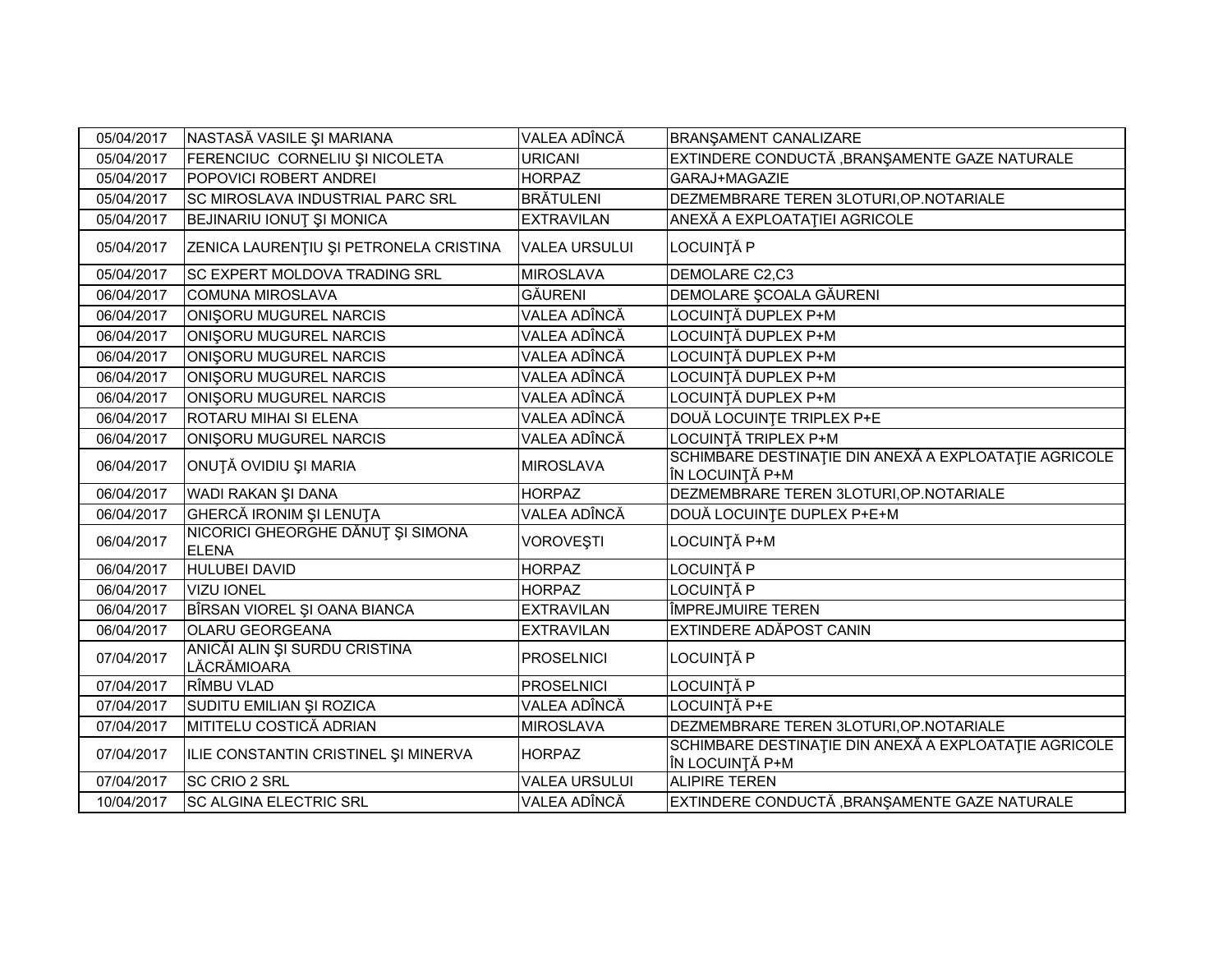| 10/04/2017 | <b>SC ALGINA ELECTRIC SRL</b>                      | VALEA ADÎNCĂ         | DEZMEMBRARE TEREN 10 LOTURI                        |
|------------|----------------------------------------------------|----------------------|----------------------------------------------------|
| 10/04/2017 | RUSU ANA MĂDĂLINA                                  | <b>VALEA URSULUI</b> | DEZMEMBRARE TEREN 8 LOTURI                         |
| 10/04/2017 | HÎRȚAN CONSTANTIN DANIEL ȘI LILIA                  | VALEA ADÎNCĂ         | LOCUINȚĂ DUPLEX P+M                                |
| 10/04/2017 | WADI RAKAN ȘI DANA                                 | <b>EXTRAVILAN</b>    | <b>ALIPIRE TEREN</b>                               |
| 10/04/2017 | PARFENE IULIAN ȘI ELENA                            | <b>BRĂTULENI</b>     | HALĂ PRODUCȚIE CONFECȚII METALICE                  |
| 11/04/2017 | NIȚĂ BOGDAN VASILE                                 | VALEA ADÎNCĂ         | DEZMEMBRARE TEREN 25 LOTURI                        |
| 11/04/2017 | APOSTOL ION ȘI ELENA CAMELIA                       | <b>MIROSLAVA</b>     | LOCUINȚĂ D+P+M                                     |
| 11/04/2017 | <b>BUINCEANU CONSTANTIN</b>                        | <b>MIROSLAVA</b>     | EXTINDERE REȚEA GAZE NATURALE ȘI BRANȘAMENT        |
| 11/04/2017 | COSTEA CĂPȘUNEAC EMANUEL                           | <b>VOROVEȘTI</b>     | ÎMPREJMUIRE TEREN                                  |
| 11/04/2017 | LAZĂR FLORIN, LAZĂR MIHAELA                        | <b>BALCIU</b>        | INTRARE ÎN LEGALITATE DOUĂ LOCUINȚE P+M            |
| 11/04/2017 | MANOLESCU MARIANA ȘI DAN                           | <b>URICANI</b>       | LOCUINȚĂ P+E+M                                     |
| 11/04/2017 | SC DELGAZ PT.SC NEC GROUP                          | <b>MIROSLAVA</b>     | EXTINDERE REȚEA ELECTRICĂ ȘI BRANȘAMENTE           |
| 11/04/2017 | SC DELGAZ PT.SC ALGINA                             | VALEA ADÎNCĂ         | EXTINDERE REȚEA ELECTICĂ ȘI BRANȘAMENTE            |
| 12/04/2017 | MUNTEANU CĂTĂLIN ȘI MIHAELA                        | <b>EXTRAVILAN</b>    | ANEXĂ A EXPLOATAȚIEI AGRICOLE                      |
| 12/04/2017 | ANASTSIEI EDUARD LUCIAN                            | <b>MIROSLAVA</b>     | BRANŞAMENT GAZE NATURALE Ş PRM                     |
| 12/04/2017 | NOUR ROMICĂ ȘI VALERICA                            | VALEA ADÎNCĂ         | LOCUINȚĂ P+M                                       |
| 12/04/2017 | <b>SC ENVIRO CONSTRUCT SRL</b>                     | <b>BRĂTULENI</b>     | AMPLASARE STAȚIE MOBILĂ BETON                      |
| 12/04/2017 | <b>SOLTUZ VALERIA</b>                              | <b>VOROVEȘTI</b>     | BRANŞAMENT GAZE NATURALE Ş PRM                     |
| 12/04/2017 | NEACȘU IULIAN ALEXANDRU                            | <b>MIROSLAVA</b>     | EXTINDERE RETEA GAZE NATURALE ȘI BRANȘAMENT        |
| 12/04/2017 | DUMITRU CRISTIAN ȘI ELENA LUMINIȚA                 | VOROVEȘTI            | LOCUINȚĂ P+M                                       |
| 12/04/2017 | DUMITRU CRISTIAN ȘI ELENA LUMINIȚA                 | <b>VOROVESTI</b>     | LOCUINȚĂ P+M                                       |
| 12/04/2017 | DUMITRU CRISTIAN ȘI ELENA LUMINIȚA                 | VOROVEŞTI            | LOCUINȚĂ P+M                                       |
| 12/04/2017 | PEREŞ ADRIAN                                       | VALEA ADÎNCĂ         | LOCUINȚĂ S+P                                       |
| 12/04/2017 | SC PETRO GRUP PRIN SC APOPI&BLUMEN                 | <b>MIROSLAVA</b>     | EXTINDERE REȚEA GAZE NATURALE ȘI BRANȘAMENT        |
| 12/04/2017 | ANDRONIC NICULESCU ADRIAN CONSTANTIN               | <b>HORPAZ</b>        | <b>ALIPIRE TEREN 4 LOTURI</b>                      |
| 12/04/2017 | PALADE IONUȚ VASILE                                | VALEA ADÎNCĂ         | LOCUINȚĂ DUPLEX P+M                                |
| 12/04/2017 | CIBOTARIU ALEXANDRU ȘI ELENA                       | <b>HORPAZ</b>        | EXTINDERE RETEA GAZE NATURALE                      |
| 12/04/2017 | BÎRLĂDIANU MARIUS PARASGIV ȘI VASILICA             | <b>URICANI</b>       | <b>INFORMARE</b>                                   |
| 13/04/2017 | SC BISMARK ȘI PICASSO SRL                          | <b>URICANI</b>       | SERVICE AUTO, HALĂ DEPOZITARE                      |
| 13/04/2017 | <b>COMUNA MIROSLAVA</b>                            | VALEA ADÎNCĂ         | CIMITIR, SALĂ CEREMONII FUNERARE, GRUPURI SANITARE |
| 13/04/2017 | CONSTANTIN MIHAI MARIUS ȘI ALINA<br><b>MARCELA</b> | VALEA ADÎNCĂ         | LOCUINȚĂ COLECTIVĂ P+2E+M                          |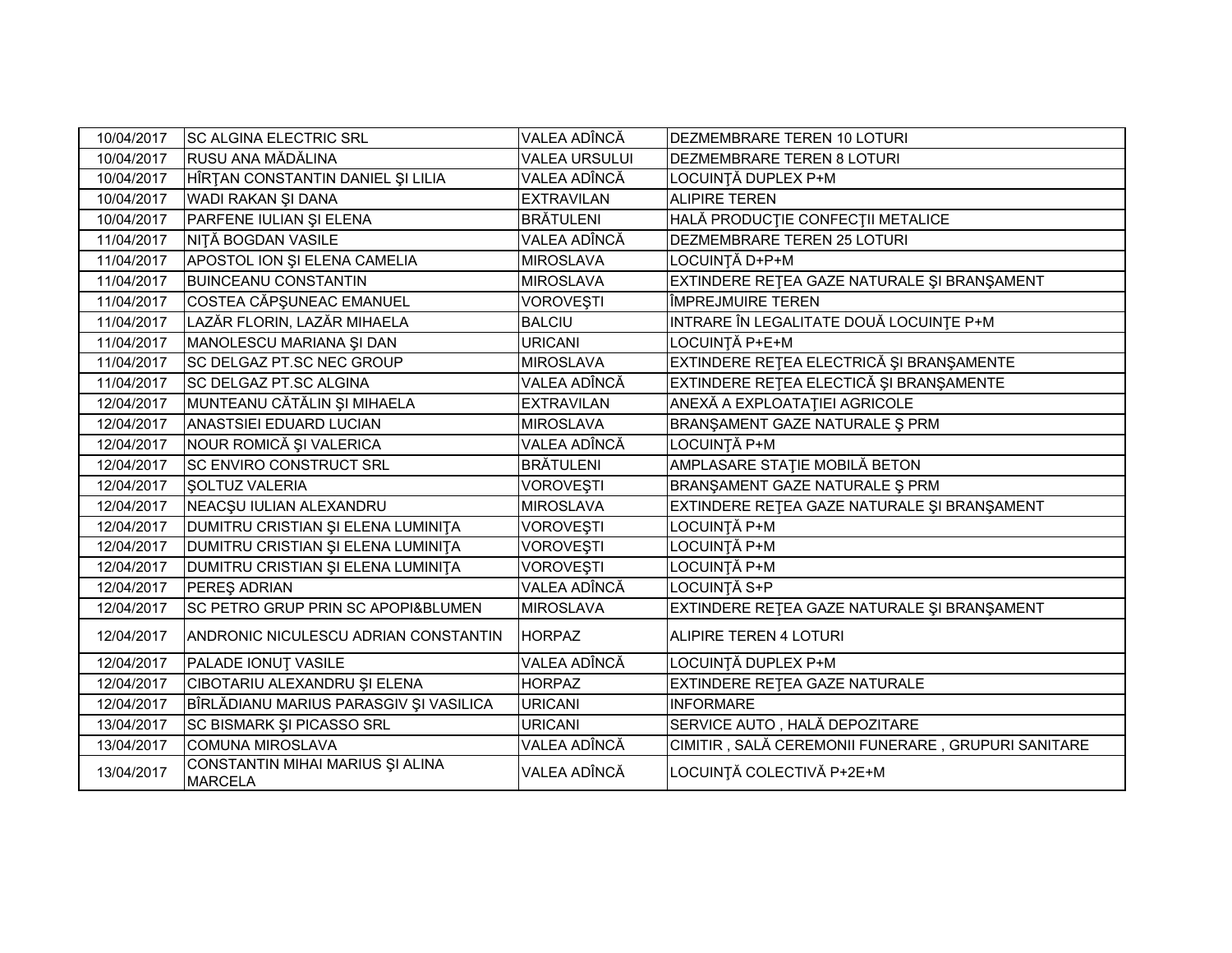| 13/04/2017 | CONSTANTIN MIHAI MARIUS ȘI ALINA<br><b>MARCELA</b>  | VALEA ADÎNCĂ         | LOCUINȚĂ COLECTIVĂ P+2E+M                |
|------------|-----------------------------------------------------|----------------------|------------------------------------------|
| 14/04/2017 | <b>SC MIROSLAVA INDUSTRIAL PARC SRL</b>             | <b>BRÄTULENI</b>     | DEZMEMBRARE TEREN 3LOTURI, OP. NOTARIALE |
| 18/04/2017 | PINTILII CĂTĂLIN ȘI LOREDANA GABRIELA               | <b>PROSELNICI</b>    | LOCUINȚĂ                                 |
| 18/04/2017 | PETRIŞOR VASILICĂ ȘI MARIANA                        | VALEA ADÎNCĂ         | DEZMEMBRARE TEREN 3LOTURI, OP. NOTARIALE |
| 18/04/2017 | PINTILII CĂTĂLIN ȘI LOREDANA GABRIELA               | <b>PROSELNICI</b>    | LOCUINȚĂ                                 |
| 18/04/2017 | DIAC CRISTIAN ȘI RALUCA MIHAELA                     | <b>HORPAZ</b>        | LOCUINȚĂ P+M                             |
| 18/04/2017 | GÎNDAC LAURENȚIU                                    | VOROVEȘTI            | LOCUINȚĂ P                               |
| 18/04/2017 | NECHIFOR GHEORGHE ȘI MANUELA VASILICA               | VALEA ADÎNCĂ         | LOCUINȚĂ P+M                             |
| 18/04/2017 | TINCU IOAN ȘI GABRIELA                              | VALEA ADÎNCĂ         | DEZMEMBRARE TEREN 3LOTURI, OP. NOTARIALE |
| 19/04/2017 | MAFTEI LUCIAN DANIEL ȘI ALINA MARIA                 | VALEA ADÎNCĂ         | DEMOLARE C1 CONSTRUIRE LOCUINȚĂ P        |
| 19/04/2017 | IFTINUȚĂ GHEORGHE ȘI CORINA ELENA                   | VALEA ADÎNCĂ         | LOCUINȚĂ DUPLEX                          |
| 19/04/2017 | BALAN MARIAN ȘI ELENA PAULA                         | <b>HORPAZ</b>        | LOCUINȚĂ DUPLEX P+M                      |
| 19/04/2017 | <b>SC OMICRON PLUS PRIN RADU VALENTIN</b>           | <b>BALCIU</b>        | PUNCT DE LUCRU                           |
| 19/04/2017 | <b>BACIU VASILE ȘI ELENA</b>                        | <b>VOROVEŞTI</b>     | DEZMEMBRARE TEREN 6 LOTURI               |
| 19/04/2017 | DOROȘ ROMAN ȘI CRISTINA                             | <b>HORPAZ</b>        | DOUĂ LOCUINȚE P                          |
| 19/04/2017 | PAROHIA PROSELNICI                                  | <b>PROSELNICI</b>    | REFACERE CLOPOTNIȚĂ                      |
| 20/04/2017 | CUSUTURĂ SEBASTIAN ȘI MAGDALENA                     | <b>BALCIU</b>        | DEZMEMBRARE TEREN 5 LOTURI               |
| 20/04/2017 | MUNTENESCU ADRIAN                                   | VALEA ADÎNCĂ         | LOCUINȚĂ DUPLEX P+M                      |
| 20/04/2017 | POPA GABRIEL ȘI LETIȚIA ELENA                       | <b>CIURBEȘTI</b>     | <b>ALIPIRE TEREN</b>                     |
| 20/04/2017 | <b>VULPE ANDREI</b>                                 | <b>HORPAZ</b>        | <b>GARAJ</b>                             |
| 20/04/2017 | PÎRLOG MIHAI ȘI PETRONELA EMMA                      | <b>HORPAZ</b>        | LOCUINȚE DUPLEX P+M                      |
| 20/04/2017 | DOLNICEANU CONSTANTIN                               | <b>BALCIU</b>        | BRANŞAMENT GAZE NATURALE Ş PRM           |
| 20/04/2017 | <b>HRESTIC COSTICĂ</b>                              | VALEA ADÎNCĂ         | LOCUINȚĂ P+M                             |
| 20/04/2017 | <b>BOAMBĂ CIPRIAN</b>                               | <b>MIROSLAVA</b>     | LOCUINȚĂ P+M                             |
| 20/04/2017 | <b>BLAŞIU DRAGOŞ</b>                                | <b>CORNEȘTI</b>      | _OCUINȚĂ P+E+M                           |
| 24/04/2017 | RĂILEANU MARIAN ȘI BULGARU RĂILEANU<br><b>LAURA</b> | <b>URICANI</b>       | <b>ALIPIRE TEREN</b>                     |
| 24/04/2017 | ANGHELEA IULIAN FLORIN ȘI LOREDANA OANA HORPAZ      |                      | LOCUINȚĂ DUPLEX P+M                      |
| 24/04/2017 | <b>STRUGARIU ELENA</b>                              | <b>VALEA URSULUI</b> | LOCUINȚĂ P+M                             |
| 24/04/2017 | WADI RAKAN ŞI DANA                                  | <b>HORPAZ</b>        | PATRU LOCUINTE P+M                       |
| 24/04/2017 | GUGULICĂ COSTICĂ ȘI MARINELA                        | <b>CORNEȘTI</b>      | OCUINȚĂ P                                |
| 24/04/2017 | <b>SC ENVIRO CONSTRUCT SRL</b>                      | <b>BRÄTULENI</b>     | <b>MOTEL</b>                             |